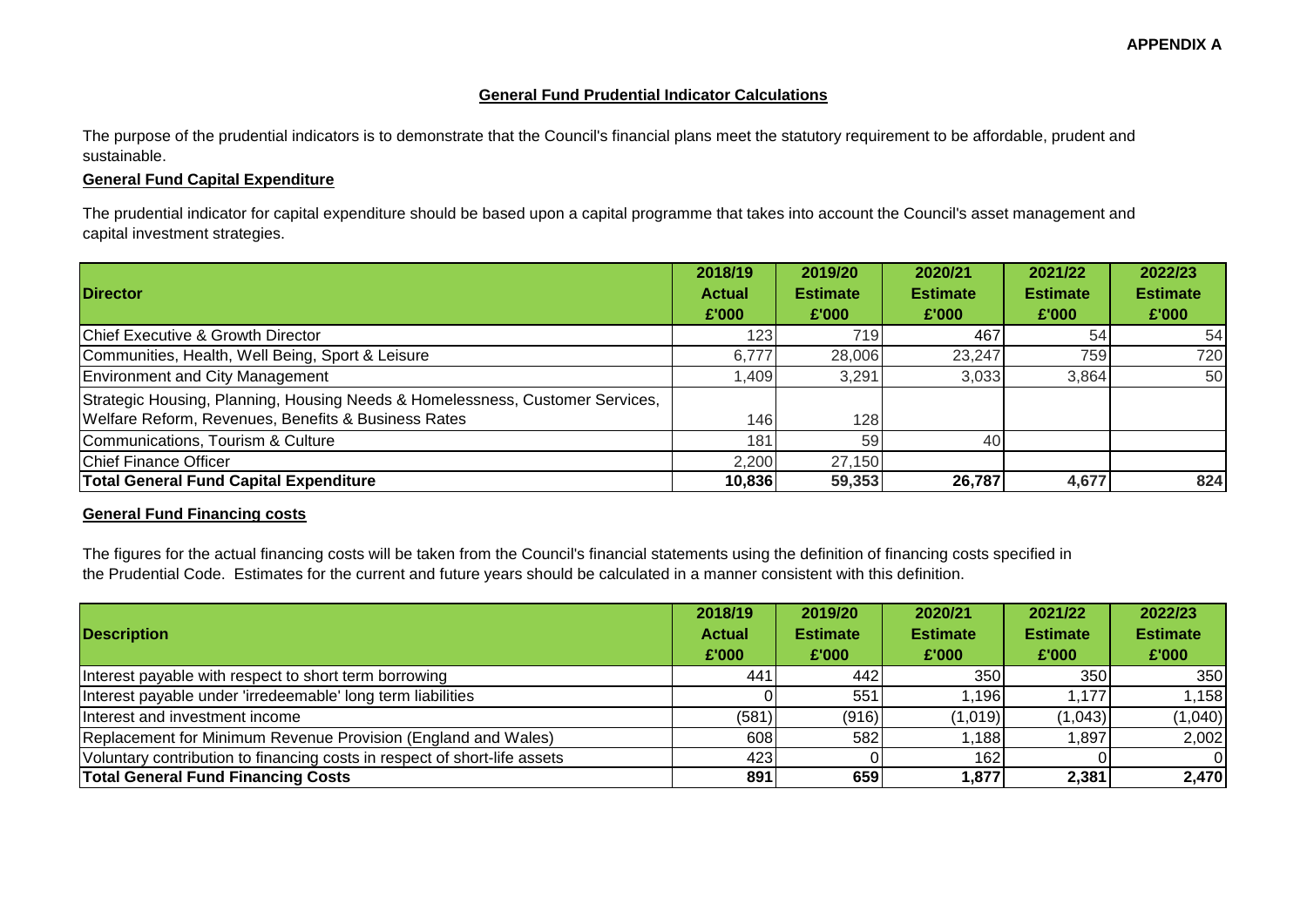### **General Fund Estimates of the ratio of financing costs to net revenue stream**

The net revenue stream is the estimate of the amounts to be met from government grants and local taxpayers. An important theme of the Code is transparency. For this reason the authority's calculation of the net revenue stream should be consistent with the figure that can be identified in the Income and Expenditure Account for 'Net Operating Expenditure'.

|                                                         |                        | 2019/20                  | 2020/21                  | 2021/22                  | 2022/23                  |
|---------------------------------------------------------|------------------------|--------------------------|--------------------------|--------------------------|--------------------------|
| <b>Description</b>                                      | <b>Actual</b><br>£'000 | <b>Estimate</b><br>£'000 | <b>Estimate</b><br>£'000 | <b>Estimate</b><br>£'000 | <b>Estimate</b><br>£'000 |
| <b>Financing costs</b>                                  | 891                    | 659                      | 1,877                    | 2,381                    | 2,470                    |
| Net revenue stream                                      | 13,010                 | 11,875                   | 12,875                   | 11.089                   | 11,456                   |
| <b>Ratio of financing costs to net revenue stream %</b> | 6.8%                   | 5.5%                     | 14.6%                    | 21.5%                    | 21.6%                    |

# **General Fund Capital Financing Requirement**

The Capital Financing Requirement will reflect the Council's underlying need to finance capital expenditure.

*Actual General Fund Capital Financing Requirement at 31 March 2019*

|                                                                 | £'000     |
|-----------------------------------------------------------------|-----------|
| Property, Plant and Equipment                                   | 151,395   |
| <b>Investment Properties</b>                                    | 40,144    |
| <b>Heritage Assets</b>                                          | 22,643    |
| Intangible Assets / Other Long term Assets                      | 6,502     |
| <b>Revaluation Reserve</b>                                      | (88, 758) |
| Capital Adjustment Account                                      | (95, 199) |
| <b>General Fund Capital Financing Requirement 31 March 2019</b> | 36,727    |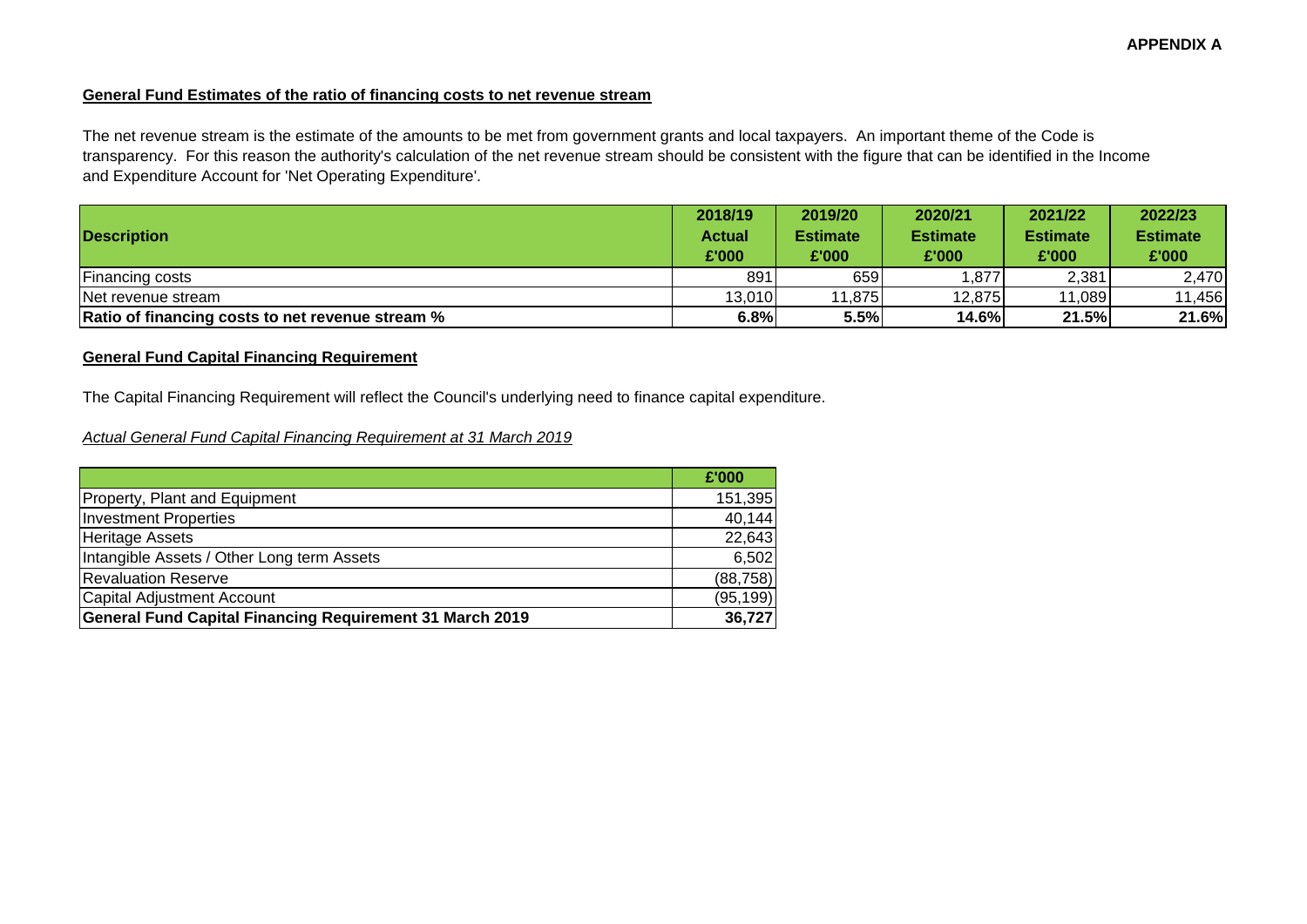#### **APPENDIX A**

## *Estimated General Fund Capital Financing Requirement at 31 March 2020*

| Estimate of General Fund Capital Financing Requirement 31 March 2019        | 36.727   |
|-----------------------------------------------------------------------------|----------|
| <b>Estimate of change in Property, Plant and Equipment</b>                  | $\Omega$ |
| Estimate of change in Investment Properties                                 | $\Omega$ |
| Estimate of change in Intangible Assets / Other Long term Assets            | $\Omega$ |
| <b>Estimate of change in Revaluation Reserve</b>                            | $\Omega$ |
| Estimate of change in Capital Adjustment Account                            | 49,320   |
| <b>Estimate of General Fund Capital Financing Requirement 31 March 2020</b> | 86,047   |

# *Estimated General Fund Capital Financing Requirement at 31 March 2021*

| Estimate of General Fund Capital Financing Requirement 31 March 2020        | 86,047  |
|-----------------------------------------------------------------------------|---------|
| Estimate of change in Property, Plant and Equipment                         |         |
| Estimate of change in Investment Properties                                 |         |
| Estimate of change in Intangible Assets / Other Long term Assets            |         |
| Estimate of change in Revaluation Reserve                                   |         |
| Estimate of change in Capital Adjustment Account                            | 20,777  |
| <b>Estimate of General Fund Capital Financing Requirement 31 March 2021</b> | 106,824 |

# *Estimated General Fund Capital Financing Requirement at 31 March 2022*

| Estimate of General Fund Capital Financing Requirement 31 March 2021        | 106,824  |
|-----------------------------------------------------------------------------|----------|
| Estimate of change in Property, Plant and Equipment                         |          |
| Estimate of change in Investment Properties                                 |          |
| Estimate of change in Intangible Assets / Other Long term Assets            |          |
| <b>Estimate of change in Revaluation Reserve</b>                            |          |
| Estimate of change in Capital Adjustment Account                            | (1, 362) |
| <b>Estimate of General Fund Capital Financing Requirement 31 March 2022</b> | 105,462  |